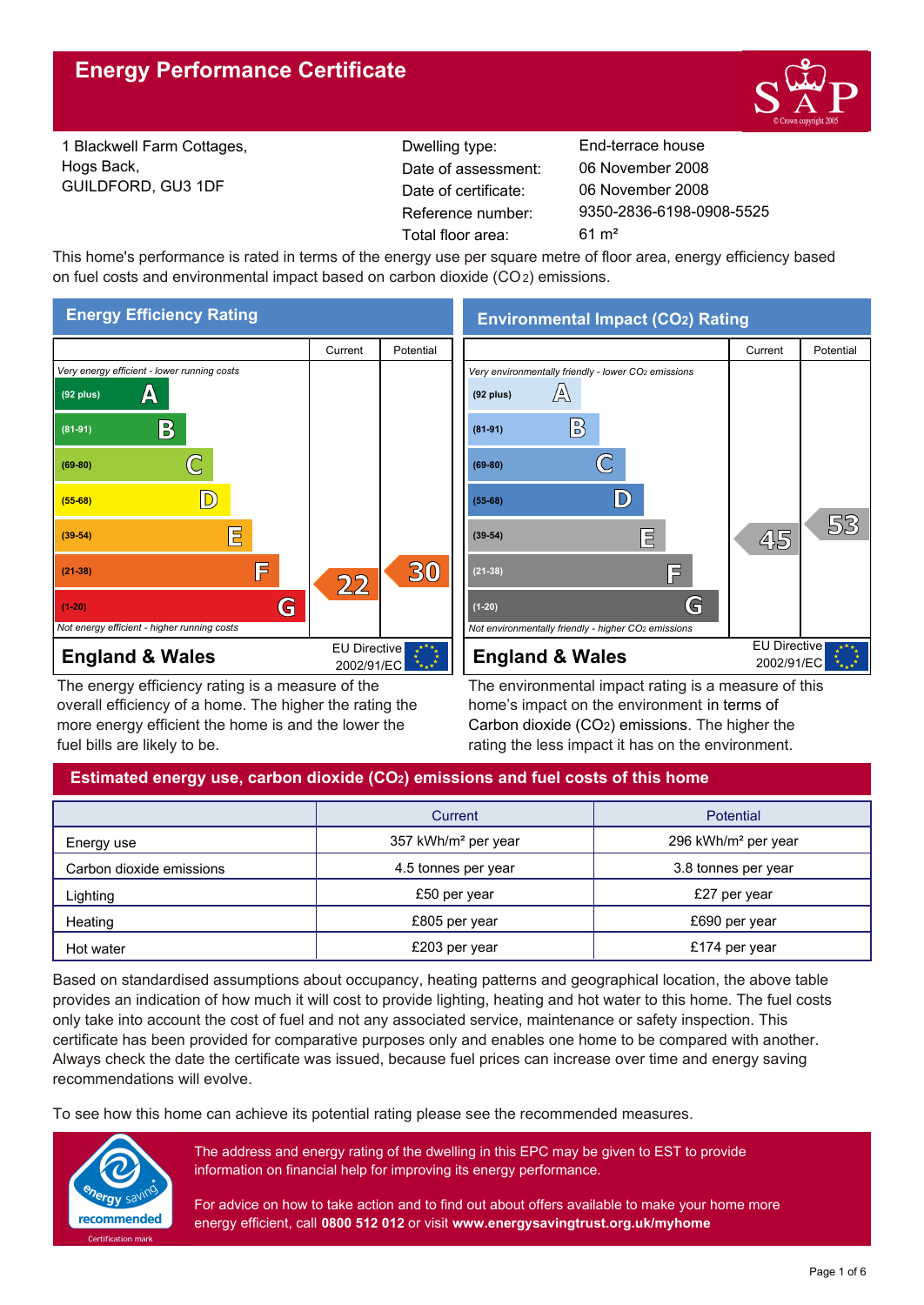## **About this document**

The Energy Performance Certificate for this dwelling was produced following an energy assessment undertaken by a qualified assessor, accredited by Elmhurst Energy Systems, to a scheme authorised by the Government. This certificate was produced using the RdSAP 2005 assessment methodology and has been produced under the Energy Performance of Buildings (Certificates and Inspections) (England and Wales) Regulations 2007 as amended. A copy of the certificate has been lodged on a national register.

| Assessor's accreditation number: | EES/002004                                     |
|----------------------------------|------------------------------------------------|
| Assessor's name:                 | Gary John Ryan                                 |
| Company name/trading name:       | <b>Energy Assess UK Limited</b>                |
| Address:                         | 5 Bryanstone Close, Guildford, Surrey, GU2 9UJ |
| Phone number:                    | 07894 801 963                                  |
| Fax number:                      | 01483 829557                                   |
| E-mail address:                  | gary@energyassessuk.com                        |
| Related party disclosure:        |                                                |

## **If you have a complaint or wish to confirm that the certificate is genuine**

Details of the assessor and the relevant accreditation scheme are as above. You can get contact details of the accreditation scheme from their website at www.elmhurstenergy.co.uk together with details of their procedures for confirming authenticity of a certificate and for making a complaint.

## **About the building's performance ratings**

The ratings on the certificate provide a measure of the building's overall energy efficiency and its environmental impact, calculated in accordance with a national methodology that takes into account factors such as insulation, heating and hot water systems, ventilation and fuels used. The average Energy Efficiency Rating for a dwelling in England and Wales is band E (rating 46).

Not all buildings are used in the same way, so energy ratings use 'standard occupancy' assumptions which may be different from the specific way you use your home. Different methods of calculation are used for homes and for other buildings. Details can be found at www.communities.gov.uk/epbd.

Buildings that are more energy efficient use less energy, save money and help protect the environment. A building with a rating of 100 would cost almost nothing to heat and light and would cause almost no carbon emissions. The potential ratings on the certificate describe how close this building could get to 100 if all the cost effective recommended improvements were implemented.

#### **About the impact of buildings on the environment**

One of the biggest contributors to global warming is carbon dioxide. The way we use energy in buildings causes emissions of carbon. The energy we use for heating, lighting and power in homes produces over a quarter of the UK's carbon dioxide emissions and other buildings produce a further one-sixth.

The average household causes about 6 tonnes of carbon dioxide every year. Adopting the recommendations in this report can reduce emissions and protect the environment. You could reduce emissions even more by switching to renewable energy sources. In addition there are many simple everyday measures that will save money, improve comfort and reduce the impact on the environment. Some examples are given at the end of this report.

#### **Visit the Government's website at www.communities.gov.uk/epbd to:**

- Find how to confirm the authenticity of an energy performance certificate
- Find how to make a complaint about a certificate or the assessor who produced it •
- Learn more about the national register where this certificate has been lodged •
- Learn more about energy efficiency and reducing energy consumption •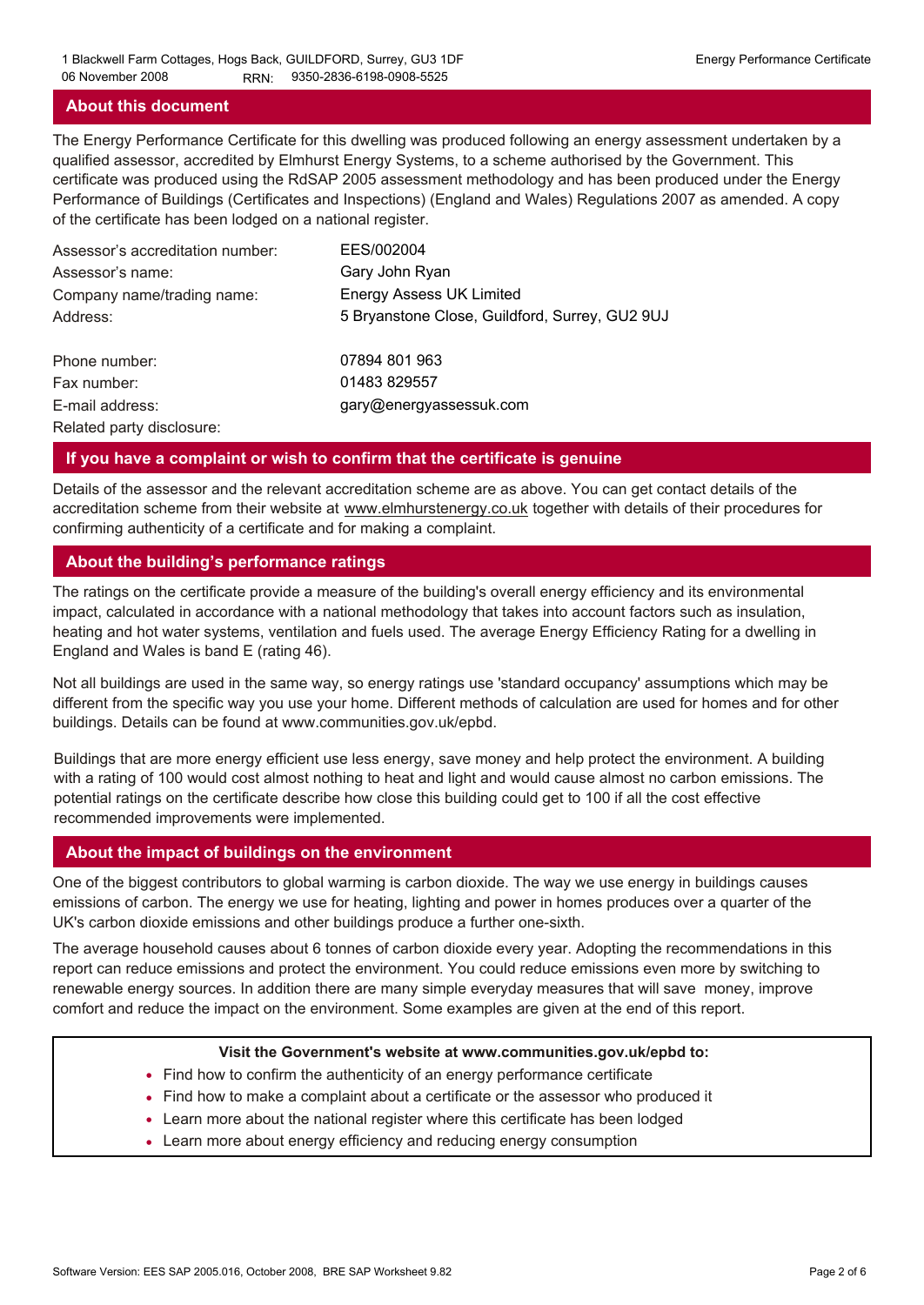# Recommended measures to improve this home's energy performance

1 Blackwell Farm Cottages, Hogs Back, GUILDFORD, GU3 1DF

Date of certificate:

Reference number: 9350-2836-6198-0908-5525 06 November 2008

# **Summary of this home's energy performance related features**

The following is an assessment of the key individual elements that have an impact on this home's performance rating. Each element is assessed against the following scale: Very poor / Poor / Average / Good / Very good.

| <b>Elements</b>                  | Description                                    | Current performance      |               |
|----------------------------------|------------------------------------------------|--------------------------|---------------|
|                                  |                                                | <b>Energy Efficiency</b> | Environmental |
| Walls                            | Solid brick, as built, no insulation (assumed) | Very poor                | Very poor     |
| Roof                             | Pitched, 100 mm loft insulation                | Average                  | Average       |
| Floor                            | Solid, no insulation (assumed)                 |                          |               |
| <b>Windows</b>                   | Fully double glazed                            | Good                     | Good          |
| Main heating                     | Boiler and radiators, LPG                      | Poor                     | Good          |
| Main heating controls            | Programmer, room thermostat and TRVs           | Average                  | Average       |
| Secondary heating                | None                                           |                          |               |
| Hot water                        | From main system                               | Poor                     | Good          |
| Lighting                         | Low energy lighting in 17% of fixed outlets    | Poor                     | Poor          |
| Current energy efficiency rating |                                                | F 22                     |               |
|                                  | Current environmental impact (CO2) rating      |                          | E 45          |

**Low and zero carbon energy sources**

None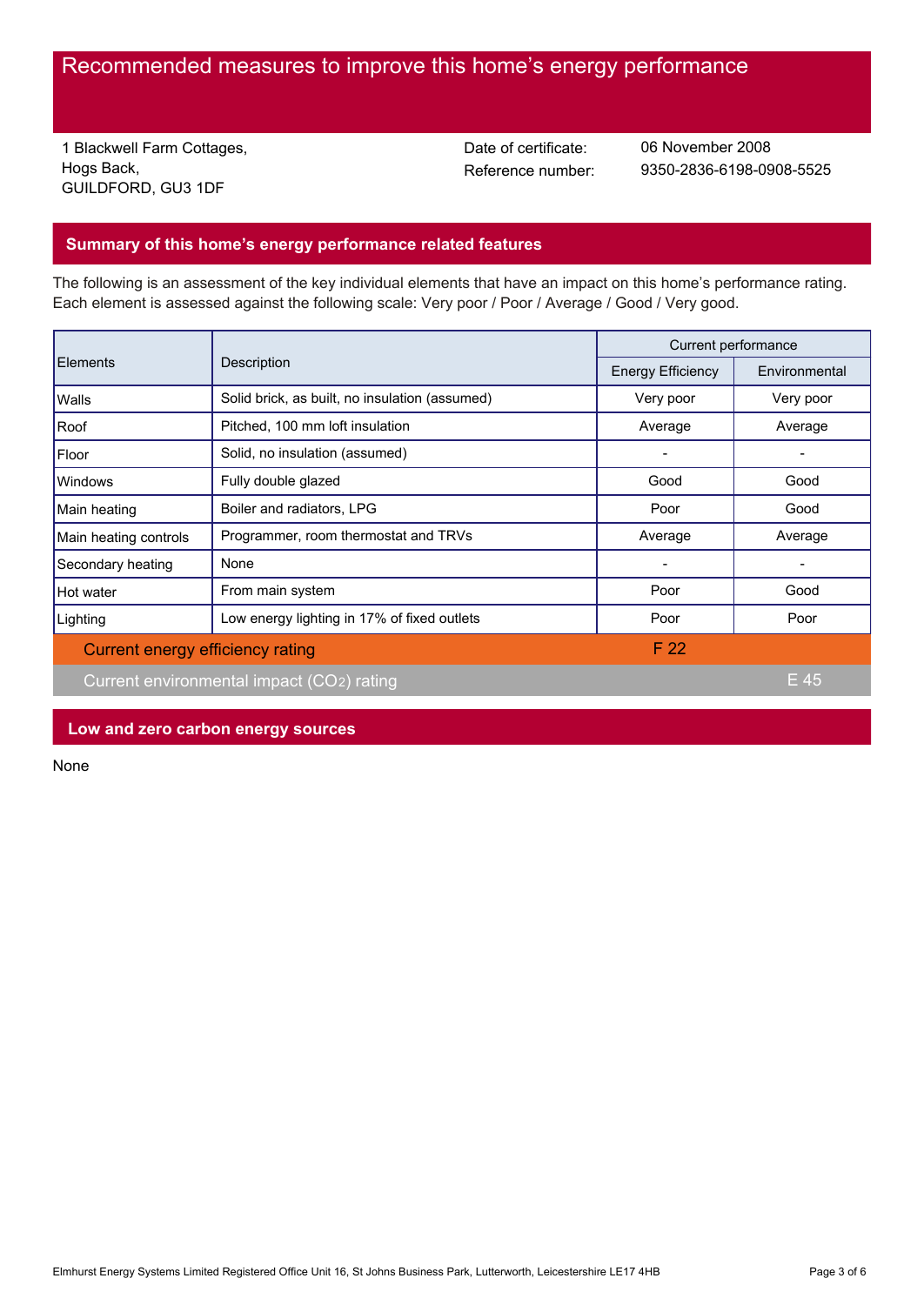## **Recommendations**

The measures below are cost effective. The performance ratings after improvement listed below are cumulative, that is they assume the improvements have been installed in the order that they appear in the table.

|                                                   | <b>Typical savings</b> | Performance ratings after improvement |                      |  |  |
|---------------------------------------------------|------------------------|---------------------------------------|----------------------|--|--|
| Lower cost measures (up to £500)                  | per year               | Energy efficiency                     | Environmental impact |  |  |
| Increase loft insulation to 270 mm<br>1.          | £24                    | F 23                                  | E 46                 |  |  |
| Low energy lighting for all fixed outlets<br>2    | £13                    | F 24                                  | E 47                 |  |  |
| Sub-total                                         | £37                    |                                       |                      |  |  |
| Higher cost measures (over £500)                  |                        |                                       |                      |  |  |
| Replace boiler with Band A condensing boiler<br>3 | £127                   | F 30                                  | E 53                 |  |  |
| <b>Total</b>                                      | £164                   |                                       |                      |  |  |
| Potential energy efficiency rating                |                        | F 30                                  |                      |  |  |
| Potential environmental impact (CO2) rating       |                        |                                       | E 53                 |  |  |

# **Further measures to achieve even higher standards**

The further measures listed below should be considered in addition to those already specified if aiming for the highest possible standards for this home. However you should check the conditions in any covenants, planning conditions, warranties or sale contracts.

| Solar water heating<br>4                        | £44  | F 33            | D 55            |
|-------------------------------------------------|------|-----------------|-----------------|
| 50 mm internal or external wall insulation<br>5 | £271 | E 52            | C <sub>71</sub> |
| Solar photovoltaic panels, 2.5 kWp<br>6         | £150 | D 65            | <b>B</b> 83     |
| Wind turbine                                    | £44  | C 69            | <b>B</b> 86     |
| Enhanced energy efficiency rating               |      | C <sub>69</sub> |                 |
| Enhanced environmental impact (CO2) rating      |      |                 | <b>B</b> 86     |

Improvements to the energy efficiency and environmental impact ratings will usually be in step with each other. However, they can sometimes diverge because reduced energy costs are not always accompanied by a reduction in carbon dioxide (CO2) emissions.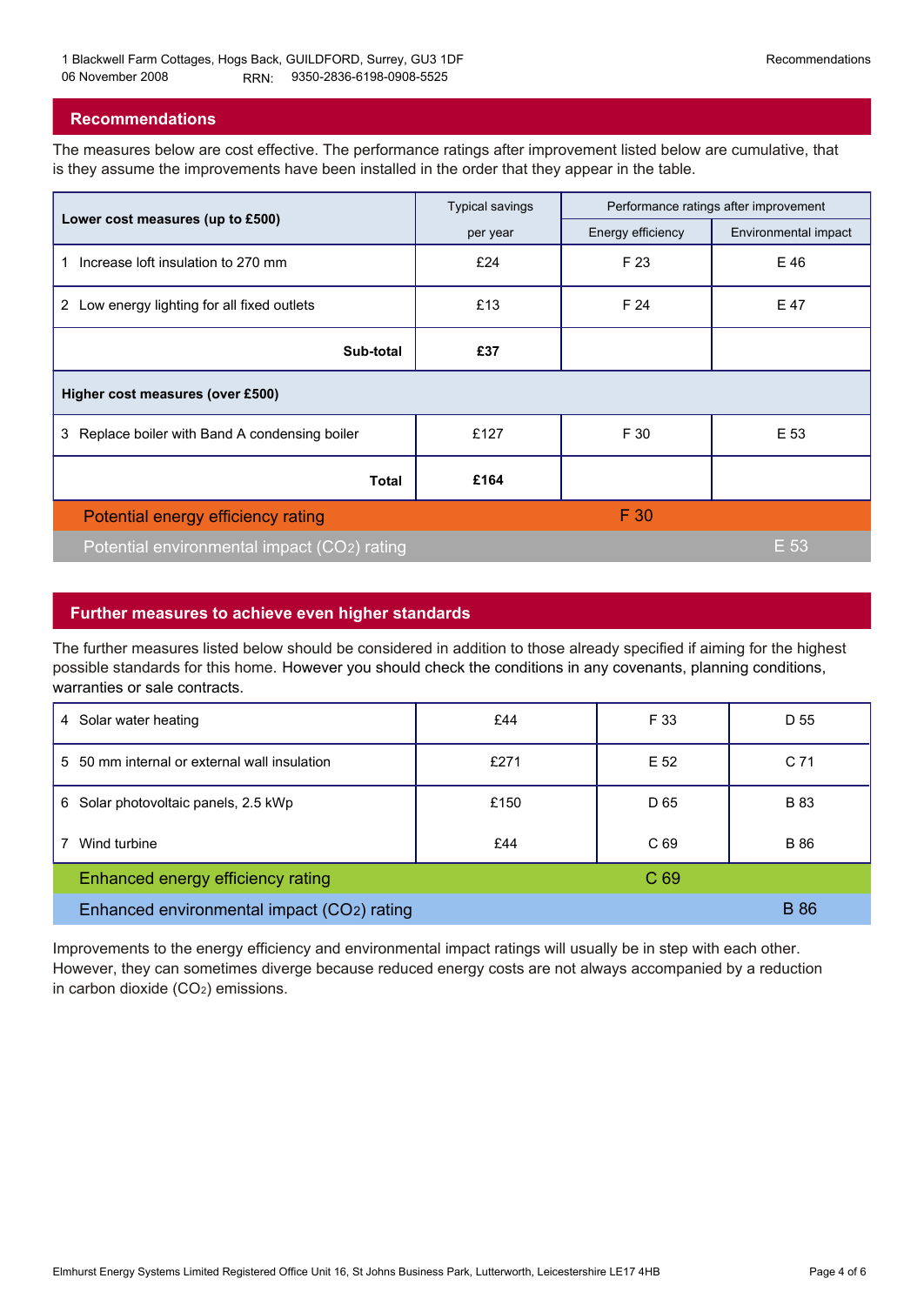# **About the cost effective measures to improve this home's energy ratings**

If you are a tenant, before undertaking any work you should check the terms of your lease and obtain approval from your landlord if the lease either requires it, or makes no express provision for such work.

#### **Lower cost measures (typically up to £500 each)**

These measures are relatively inexpensive to install and are worth tackling first. Some of them may be installed as DIY projects. DIY is not always straightforward, and sometimes there are health and safety risks, so take advice before carrying out DIY improvements.

#### **1 Loft insulation**

Loft insulation laid in the loft space or between roof rafters to a depth of at least 270 mm will significantly reduce heat loss through the roof; this will improve levels of comfort, reduce energy use and lower fuel bills. Insulation should not be placed below any cold water storage tank, any such tank should also be insulated on its sides and top, and there should be boarding on battens over the insulation to provide safe access between the loft hatch and the cold water tank. The insulation can be installed by professional contractors but also by a capable DIY enthusiast. Loose granules may be used instead of insulation quilt; this form of loft insulation can be blown into place and can be useful where access is difficult. The loft space must have adequate ventilation to prevent dampness; seek advice about this if unsure. Further information about loft insulation and details of local contractors can be obtained from the National Insulation Association (www.nationalinsulationassociation.org.uk).

#### **2 Low energy lighting**

Replacement of traditional light bulbs with energy saving recommended ones will reduce lighting costs over the lifetime of the bulb, and they last up to 12 times longer than ordinary light bulbs. Also consider selecting low energy light fittings when redecorating; contact the Lighting Association for your nearest stockist of Domestic Energy Efficient Lighting Scheme fittings.

#### **Higher cost measures (typically over £500 each)**

#### **3 Band A condensing boiler**

A condensing boiler is capable of much higher efficiencies than other types of boiler, meaning it will burn less fuel to heat this property. This improvement is most appropriate when the existing central heating boiler needs repair or replacement, but there may be exceptional circumstances making this impractical. Condensing boilers need a drain for the condensate which limits their location; remember this when considering remodelling the room containing the existing boiler even if the latter is to be retained for the time being (for example a kitchen makeover). Building Regulations apply to this work, so your local authority building control department should be informed, unless the installer is registered with a competent persons schemeą, and can therefore self-certify the work for Building Regulation compliance. Ask a qualified heating engineer to explain the options.

# **About the further measures to achieve even higher standards**

Further measures that could deliver even higher standards for this home. You should check the conditions in any covenants, planning conditions, warranties or sale contracts before undertaking any of these measures. If you are a tenant, before undertaking any work you should check the terms of your lease and obtain approval from your landlord if the lease either requires it, or makes no express provision for such work.

#### **4 Solar water heating**

A solar water heating panel, usually fixed to the roof, uses the sun to pre-heat the hot water supply. This will significantly reduce the demand on the heating system to provide hot water and hence save fuel and money. The Solar Trade Association has up-to-date information on local installers and any grant that may be available.

#### **5 Internal or external wall insulation**

Solid wall insulation involves adding a layer of insulation to either the inside or the outside surface of the external walls, which reduces heat loss and lowers fuel bills. As it is more expensive than cavity wall insulation it is only recommended for walls without a cavity, or where for technical reasons a cavity cannot be filled. Internal insulation, known as dry-lining, is where a layer of insulation is fixed to the inside surface of external walls; this type of insulation is best applied when rooms require redecorating and can be installed by a competent DIY enthusiast. External solid wall insulation is the application of an insulant and a weather-protective finish to the outside of the wall. This may improve the look of the home, particularly where existing brickwork or rendering is poor, and will provide long-lasting weather protection. Further information can be obtained from the National Insulation Association (www.nationalinsulationassociation.org.uk). It should be noted that planning permission might be required.

#### **6 Solar photovoltaic (PV) panels**